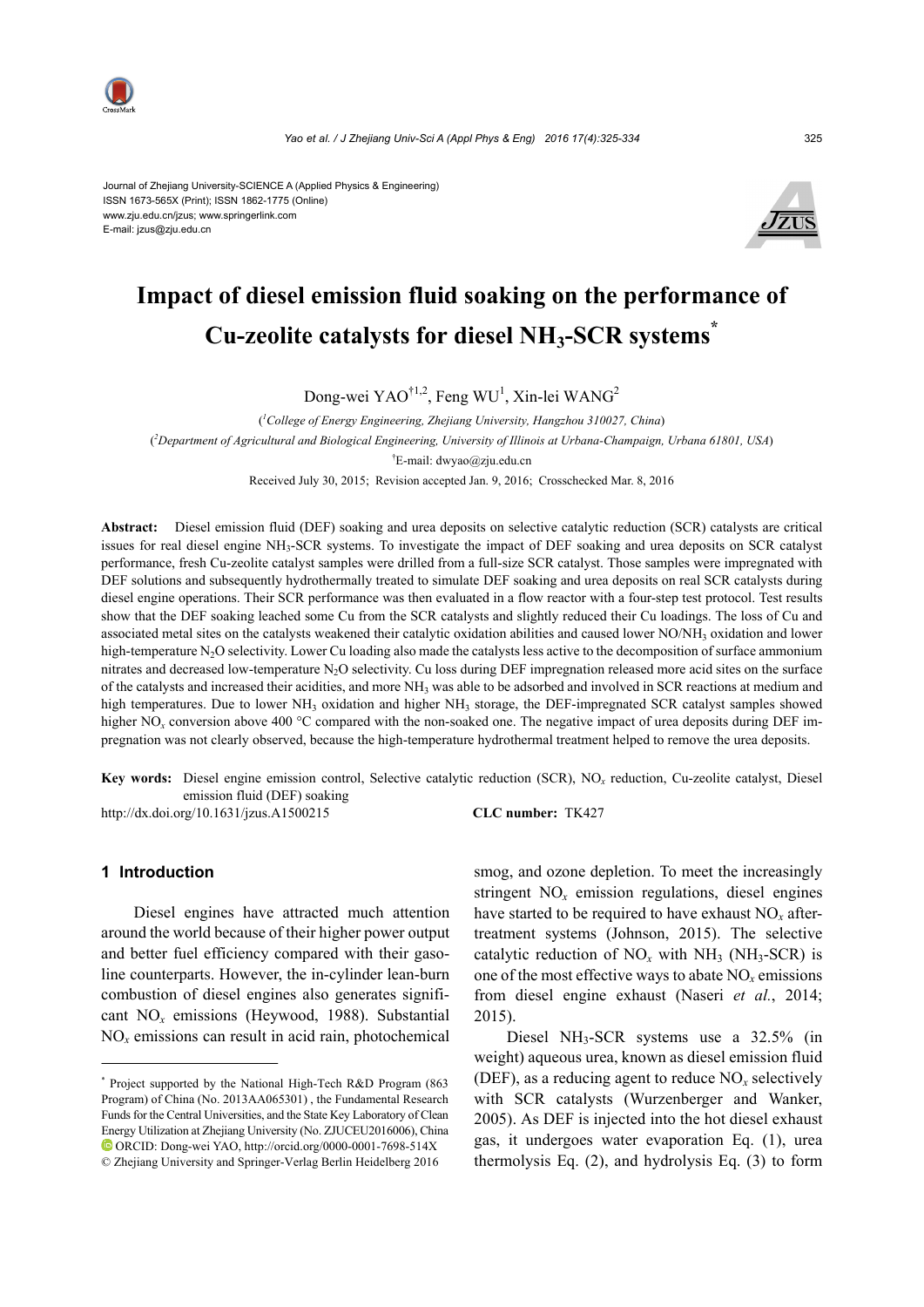the real reducing agent of  $NH_3$ , which is then involved in the subsequent SCR reactions inside the SCR catalyst.

$$
CO(NH_2)_2 (aq) \rightarrow CO(NH_2)_2 (s/l) + 6.9H_2O, \qquad (1)
$$

$$
CO(NH_2)_2(l) \rightarrow NH_3(g) + HNCO(g), \tag{2}
$$

$$
HNCO(g)+H_2O \rightarrow NH_3(g)+CO_2(g). \tag{3}
$$

However, DEF injection and decomposition in real diesel NH<sub>3</sub>-SCR systems are more complicated. Because of the low diesel exhaust gas temperature and high exhaust flow velocity, it is usually difficult for the injected DEF to completely decompose to NH<sub>3</sub> before entering the SCR catalyst (Munnannur *et al.*, 2012; Weeks *et al.*, 2015). The unevaporated DEF can cause liquid-wall interaction on the exhaust wall, the exhaust mixer, and even the inlet face of SCR catalyst. Part of the wall-interaction DEF may form DEF liquid films along the exhaust pipe in extreme cases. This phenomenon causes the SCR catalyst to have a high risk of being soaked by DEF, causing urea deposits and catalyst deactivation issues. Previous studies have shown that the unevaporated and undecomposed DEF has a great tendency to generate high molecular solid byproducts, such as biuret, cyanuric acid, ammelide, and ammeline (Smith *et al.*, 2014; Weeks *et al.*, 2015). Most of them need a higher temperature to decompose again, leaving urea deposits in the diesel exhaust system. The urea deposits, if occurring on the SCR catalyst surface because of DEF soaking, will change the catalyst performance and its durability.

Numerous studies have concerned the potential reaction pathways of urea decomposition as well as the impact of SCR catalysts on them (Bernhard *et al.*, 2012; Ebrahimian *et al.*, 2012; Brack *et al.*, 2014; Ku and Hong, 2015). Several studies have also focused on the deactivations of SCR catalysts caused by steam, sulfur, phosphorus, hydrocarbon, and other impurities or additives in commercial diesel and lubricating oils (Kern *et al.*, 2010; Klimczak *et al.*, 2010; Lezcano-Gonzalez et al., 2014; Ummel and Price, 2014). However, only a few publications have considered the impact of DEF and urea deposits on the performance of SCR catalysts. Among them, Cheng *et al.* (2008) investigated the effect of hydrothermal aging on the reactivity of Cu-zeolite SCR catalysts with DEF exposure, and found that DEF caused obvious deteriorations of the performance of the SCR catalyst.

Eichelbaum *et al.* (2010a; 2010b) impregnated Febeta zeolite powder with DEF followed by hydrothermal treatments at different temperatures, and found that DEF and urea deposits reduced the catalyst performance drastically but the high temperature helped to restore the performance after the removal of urea deposits. Therefore, DEF has been proved to be another cause of SCR catalyst deactivation beyond traditional knowledge. However, most recent studies simply ascribe the DEF-induced catalyst deactivation to the urea deposits on the catalyst, and almost no one has noticed the impact of DEF solution itself; the detailed catalyst deactivating mechanism during DEF soaking is still unclear, especially for those Cu-zeolite SCR catalysts like Cu-SAPO-34. Due to the inevitable interaction between DEF and SCR catalysts in real diesel SCR design, the impact of DEF soaking and urea deposits on the SCR catalyst performance needs to be considered during the whole SCR lifetime.

This study was mainly to investigate the impact of DEF soaking and urea deposits on the performance of Cu-zeolite SCR catalysts. To simulate DEF soaking and urea deposits on real SCR catalysts during diesel engine operations, several fresh SCR catalyst samples were impregnated with DEF for certain times and then blown dry with heated indoor lab air. Subsequently, all the impregnated samples were hydrothermally treated on a flow reactor with typical feeding gas in diesel exhaust to simulate the behavior of DEF and urea deposits in real applications. Finally,  $NO<sub>x</sub>$  conversion, N<sub>2</sub>O selectivity, NH<sub>3</sub> oxidation, NO oxidation, and NH<sub>3</sub> storage of each SCR catalyst sample were evaluated on the flow reactor with a four-step test protocol (Kamasamudram *et al.*, 2010). Test results and data analysis have been illustrated to clarify the impact of DEF soaking and urea deposits on the performance of Cu-zeolite SCR catalysts.

#### **2 Experimental**

#### **2.1 SCR catalyst samples**

An integrated diesel after-treatment system from a Champaign-Urbana Mass Transit District (CUMTD) bus at Urbana, USA had attracted our attention, because the Cu-zeolite SCR catalyst in the system had encountered DEF soaking and urea deposit issues in the extremely cold winter of 2014. All the Cu-zeolite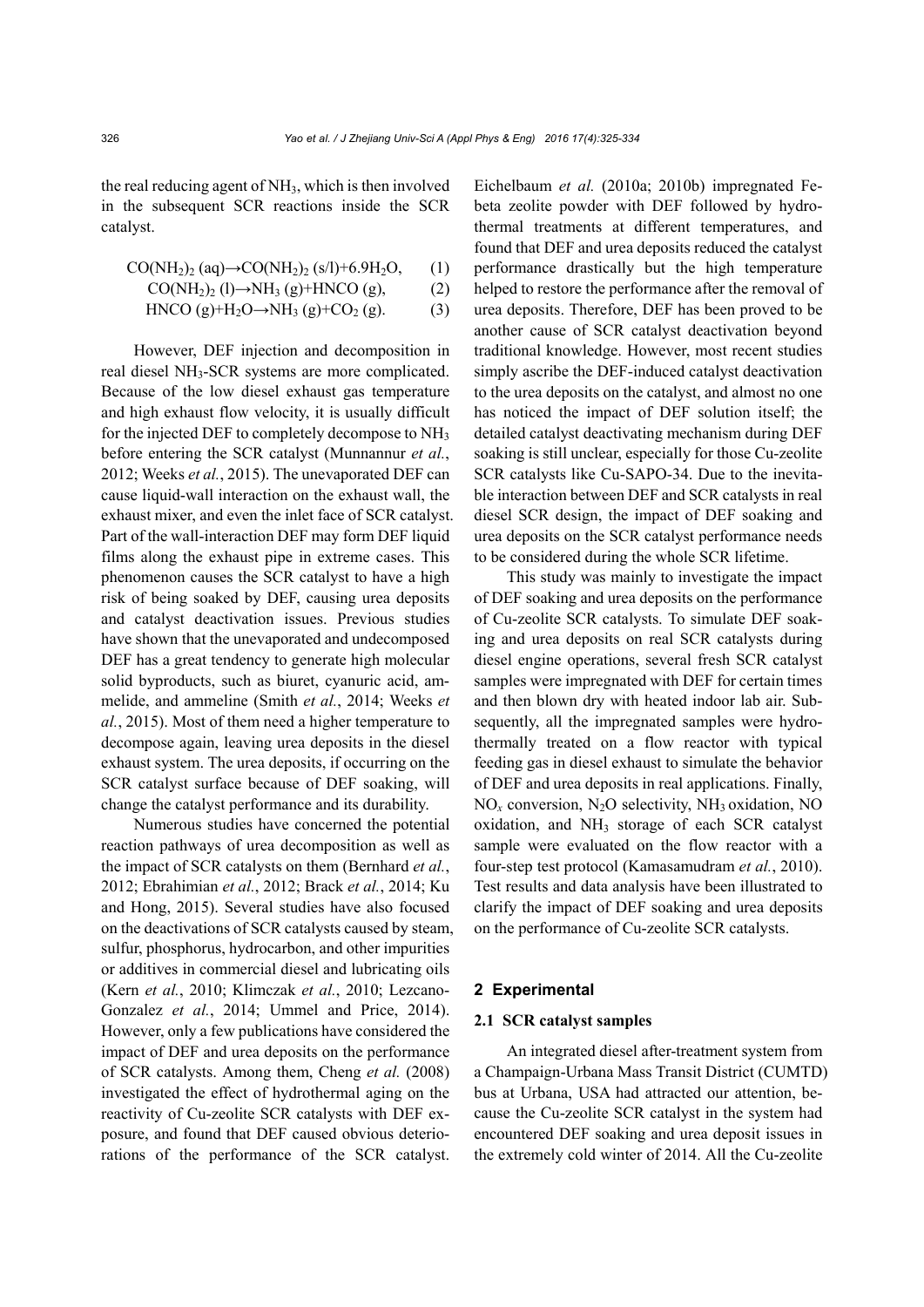SCR catalyst samples in this study were drilled from a new full-size SCR catalyst with the same formulation of Cu-SAPO-34 as used on the bus. Each sample had a diameter of 2.54 cm, a length of 5.08 cm and a cell density of 400 CPSI. The entire experimental procedure for those samples in this study is shown in Fig. 1. At the beginning of the experiments, all the catalyst samples were hydrothermally treated in a flow reactor at 700 °C for 4 h with the feeding gas of 7% H<sub>2</sub>O, 8%  $CO<sub>2</sub>$ , 10%  $O<sub>2</sub>$  (in volume), and a balance gas of N<sub>2</sub>, to ensure their stable performance in the subsequent tests.



**Fig. 1 Schematic diagram of the entire experimental procedure (1 ppm=1×10<sup>−</sup><sup>6</sup> )** 

#### **2.2 DEF soaking and hydrothermal treatment**

After hydrothermal pretreatment, two catalyst samples were impregnated with DEF solutions for 1 h and 2 h separately to simulate DEF soaking and urea deposits formation on the catalyst surface during diesel engine operations. Moreover, to investigate the potential physical and chemical interactions between the soaking liquid and the catalysts, one additional sample was also impregnated with distilled water as a comparison. All the DEF and water impregnated samples were then blown dry with heated indoor lab air. The DEF-impregnated samples were subsequently treated hydrothermally in a flow reactor at temperatures of up to 550 °C for 2 h, with a feeding gas of  $7\%$  $H<sub>2</sub>O$ , 8%  $CO<sub>2</sub>$ , 10%  $O<sub>2</sub>$  (in volume), and a balance gas of  $N_2$ , to simulate the behaviors of DEF and urea deposits on the catalyst in real applications. The

water-impregnated sample was also hydrothermally treated in the same flow reactor with the same conditions as above as a comparative reference.

#### **2.3 SCR performance evaluation tests**

All the performance tests of catalyst samples were conducted on the same flow reactor above. The flow reactor has a synthetic exhaust gas mixture delivery device, in which different gas species from high-pressure gas bottles can be regulated and mixed by their mass flow controllers. A high-pressure pump is used to deliver a desired amount of water stream into the mixtures. The synthetic gas mixtures are then fed directly to a tube resistance furnace based reactor, in which the testing catalyst sample is placed in a quartz tube inside the furnace and the catalyst temperature can be controlled. All the stainless steel gas lines in the flow reactor are heated up to at least 190 °C to avoid potential water condensation and NH<sub>3</sub> adsorption. The gas species and their concentrations both upstream and downstream of the catalyst sample are measured and recorded by an MKS MultiGas 2030 FTIR gas analyzer (USA).

A four-step integrated test protocol was used to conduct the performance tests for those SCR catalyst samples based on the flow reactor above (Kamasamudram *et al.*, 2010). During each four-step test cycle with a certain temperature, the basic feeding gas species were kept fixed as  $7\%$  H<sub>2</sub>O,  $8\%$  CO<sub>2</sub>, and  $10\%$  O<sub>2</sub> (in volume), which represented the typical diesel exhaust environment. However, the NO*x* and NH3 concentrations in the feeding gas were switched periodically between 0 ppm and 200 ppm, as shown in Fig. 2. Four individual steps with different combinations of inlet feeding  $NO$  and  $NH<sub>3</sub>$  concentrations existed in each isothermal cycle, including NO oxidation, standard SCR,  $NH<sub>3</sub>$  saturation, and clean. Each step could be used to summarize different performances of the test catalyst sample, such as NO*<sup>x</sup>* conversion,  $N_2O$  selectivity, NO and NH<sub>3</sub> oxidations, and NH<sub>3</sub> storage amount. The isothermal four-step test cycle was conducted at different temperatures to evaluate the entire SCR performance under different diesel exhaust conditions. In this study, the experimental temperature was ramped down from 550 °C to 200 °C with a decrement of 50 °C for each four-step test cycle, and the gaseous hourly space velocity (GHSV) was kept at  $60000 h^{-1}$  all the time.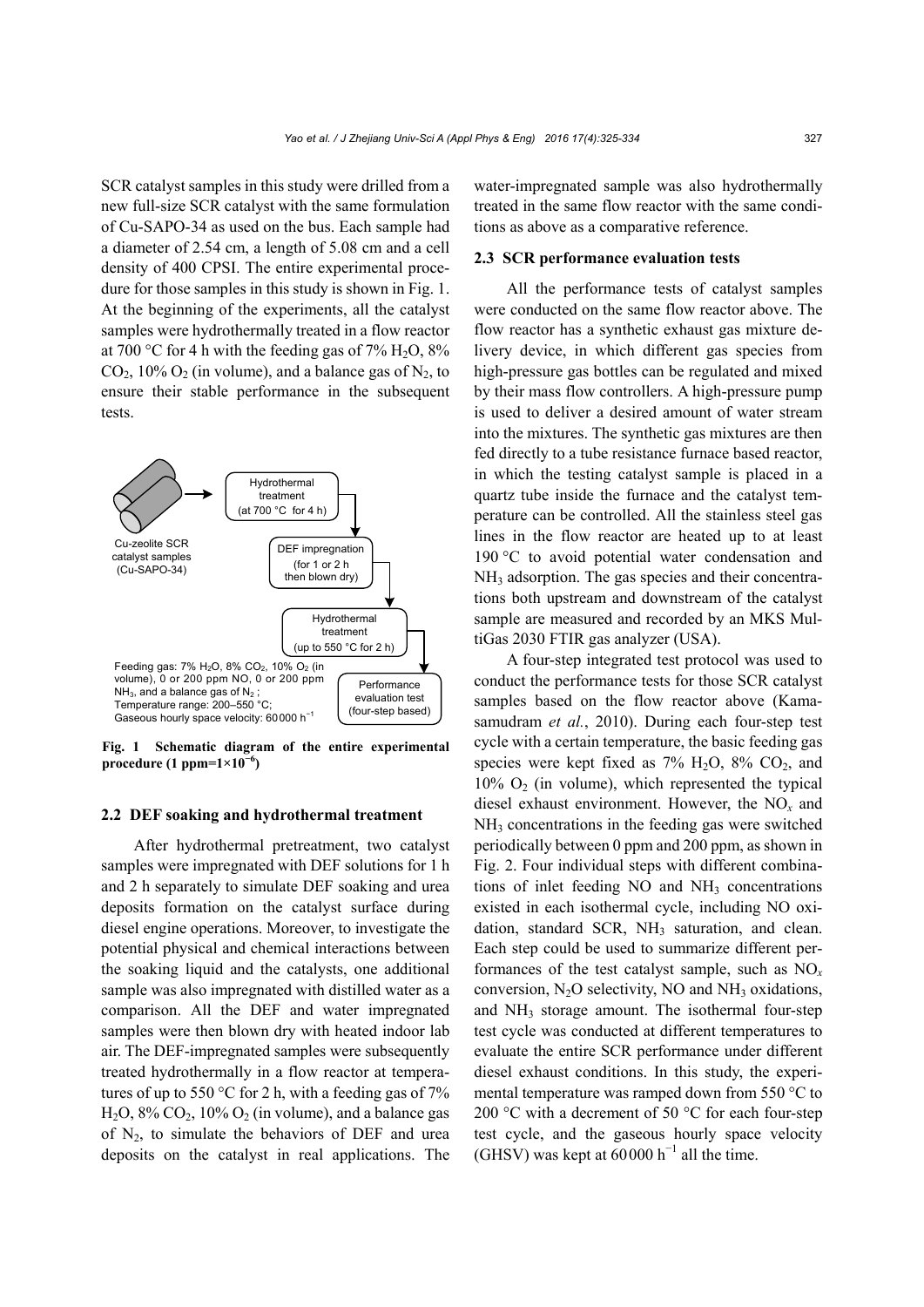

**Fig. 2 Schematic diagram of the four-step based SCR catalyst performance test protocol** 

#### **3 Results and discussion**

#### **3.1 Catalyst DEF soaking behavior**

To simulate DEF soaking and urea deposits formation on the SCR catalyst during diesel engine operations, two SCR catalyst samples were impregnated with DEF for 1 h and 2 h separately. It was observed that the original clear DEF solutions were all found to have a blue hue after impregnating the SCR sample each time. It seems that some Cu was dissolved and leached down from the catalyst samples, and the largest change in blue color occurred during the first hour. To exclude the DEF's physical dissolution effect, one additional catalyst sample was also impregnated in the same volume of distilled water as a comparison. However, no obvious blue hue in the water was found at all. To be clear, it is the urea in the DEF solution that caused some Cu to leach out from those SCR catalyst samples through potential chemical processes.

For further verification of the loss of Cu from catalyst samples during liquid impregnation, DEF and water that had impregnated catalyst samples were collected and used for inductively coupled plasma (ICP) analysis. During ICP analysis, Cu concentration was clearly detected in the DEF solution, but none was found in water. From the ICP results, it can also be inferred that the Cu detected in the DEF solution probably came from the structure of zeolite rather than the free Cu in the catalyst pores. There must be potential chemical reactions, in which parts of Cu ions on the zeolite structure were replaced and dissolved into the DEF solution.

In fact, urea can decompose easily in aqueous solutions such as DEF, yielding ammonium  $(NH_4^+)$ and cyanate (OCN<sup>−</sup> ) ions (Okazaki and Funazukuri, 2008). Therefore, when the Cu-zeolite SCR catalyst samples were impregnated into such an ion solution, the ammonium ions could replace some  $Cu^{2+}$  ions from the catalyst zeolite structure and leave copper ammonia complex ions  $([Cu(NH<sub>3</sub>)<sub>4</sub>]<sup>2+</sup>)$  in the DEF solution. The copper ammonia complex ions would show an obvious blue hue even at a low ion concentration. Thus, besides there being urea deposits, DEF soaking will also definitely slightly change catalyst Cu loading. Each can drastically influence the activity and durability of SCR catalysts. In the following sections, the SCR catalytic performance of those DEF-impregnated samples will be illustrated and analyzed to investigate the impact of DEF soaking and urea deposits.

#### **3.2 Catalyst NO***x* **conversions**

Fig. 3 shows the NO*x* conversions of SCR catalyst samples at a space velocity of 60000  $h^{-1}$  and a feeding gas of 7% H<sub>2</sub>O, 8% CO<sub>2</sub>, 10% O<sub>2</sub> (in volume), 200 ppm NO, 200 ppm  $NH<sub>3</sub>$ , and N<sub>2</sub> as a balance gas. All the NO*x* conversion data were obtained from the standard SCR segment of the four-step test at each temperature point (Fig. 2). For different SCR catalyst samples, the  $NO<sub>x</sub>$  conversions show almost the same trend of single-peak curves. The NO*x* conversions of each sample can exceed 90% in a wide medium temperature range from 250 °C to 400 °C and begin to decrease at low and high temperatures. The low NO*<sup>x</sup>* conversions at low temperatures (<250 °C) are caused by the low catalytic activity, whereas at high temperatures ( $>400$  °C) it is mainly ascribed to the strong NH<sub>3</sub> oxidation process.

From the NO*x* conversions over different DEFimpregnated SCR catalyst samples, the DEF impregnation has almost no impact on NO*x* conversions at low and medium temperatures, but it can drastically increase high-temperature NO*x* conversions above 400 °C, as illustrated in Fig. 3. The catalyst sample impregnated by DEF for 2 h has the highest NO*<sup>x</sup>* conversions in the high temperature range, almost doubling the value of the non-soaked sample at 550 °C. DEF impregnation was thought to have a negative effect on the catalyst  $NO<sub>x</sub>$  conversions because of the potential urea deposits on the catalyst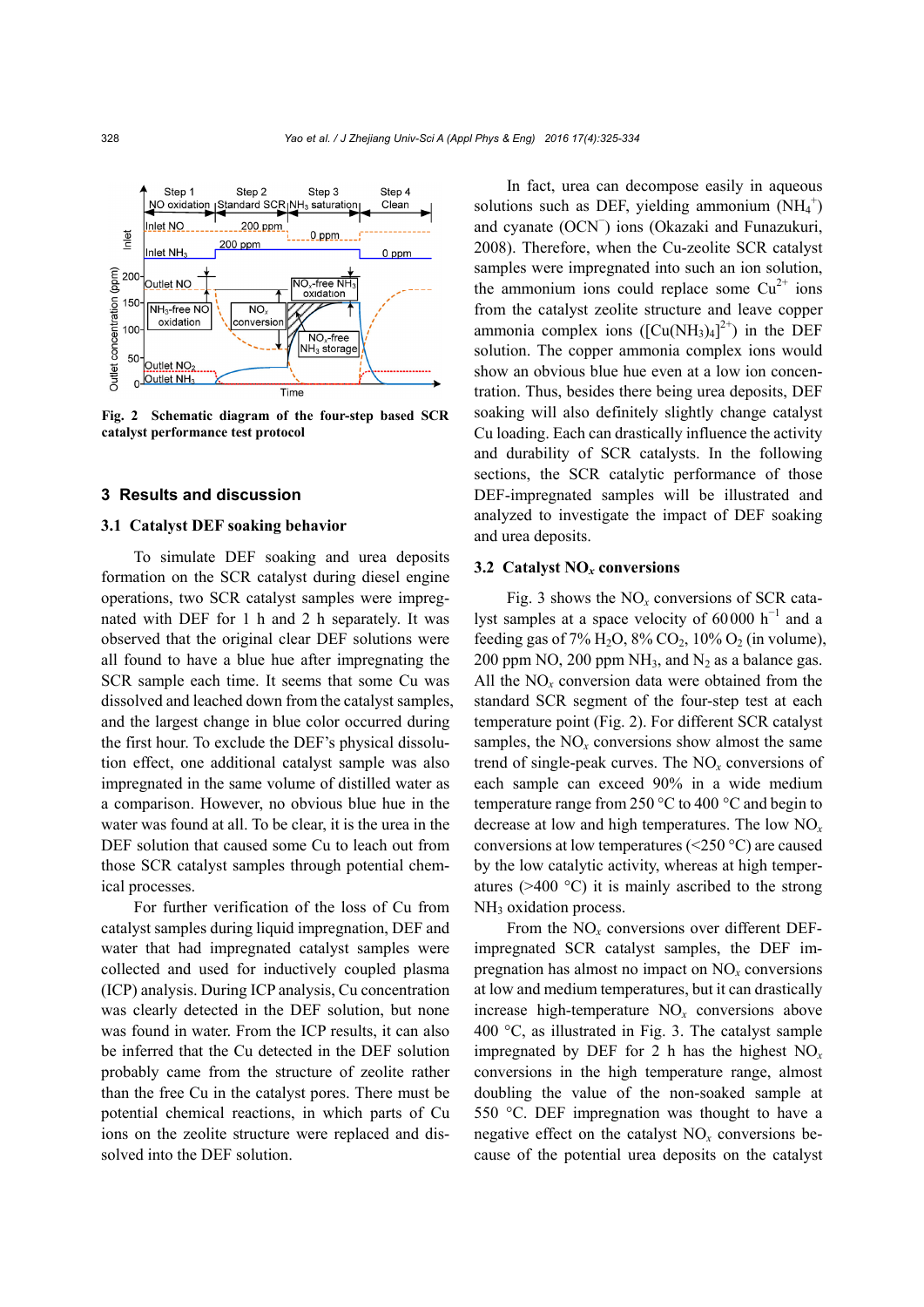surface (Eichelbaum *et al.*, 2010a; 2010b). However, in this study, those DEF-impregnated SCR catalyst samples have nearly the same level or even higher NO*x* conversions in the high temperature range. There are probably two reasons. First, the high-temperature hydrothermal treatment (up to 550 °C) after DEF impregnation helped to remove the urea deposits from the catalyst surface and recovered their performance according to the urea decomposition properties (Brack *et al.*, 2014). Second, the catalyst Cu loading change during DEF impregnation also altered their catalytic activities. A more detailed influence mechanism will be given in the following sections.



**Fig. 3 NO***x* **conversions of SCR catalyst samples at a space velocity of 60 000 h**<sup>−</sup>**<sup>1</sup> and a feeding gas of 7% H2O, 8% CO2, 10% O2 (in volume), 200 ppm NO, 200 ppm NH3, and N2 as a balance gas** 

Fig. 3 also shows the  $NO<sub>x</sub>$  conversions of a distilled-water-impregnated SCR catalyst sample as a comparison. The water impregnation also has almost no impact on the NO*x* conversions at low and medium temperatures, but it can slightly increase the hightemperature NO*x* conversions as well. That is because physical effects such as water flushing and dissolution can remove isolated impurities inside the catalyst samples and increase their reaction surface area. However, compared with those DEF-impregnated SCR catalyst samples, the  $NO<sub>x</sub>$  conversions of the water-impregnated sample at high temperatures are much lower. Therefore, besides the physical effects, there must be additional reasons that could affect the NO*x* conversions of SCR catalyst samples during DEF impregnation. From the ICP analysis above, the

catalyst Cu loading change during DEF impregnation is probably the root cause of the improvement in NO*<sup>x</sup>* conversations.

#### **3.3 Catalyst NO oxidations**

During the reduction process of  $NO<sub>x</sub>$  with  $NH<sub>3</sub>$ , the oxidation of NO to  $NO<sub>2</sub>$  is a rate-determining step. If the catalyst can oxidize a significant amount of NO to NO2, the fast SCR reaction will be dominant over the standard SCR reaction, which helps to improve the entire SCR performance over a wide temperature range (Wurzenberger and Wanker, 2005). Fig. 4 shows the NO oxidations of SCR catalyst samples at a space velocity of 60000  $h^{-1}$  and a feeding gas of 7%  $H_2O$ , 8%  $CO_2$ , 10%  $O_2$  (in volume), 200 ppm NO, and  $N_2$  as a balance gas. All the NO oxidation data were obtained from the NH3-free NO oxidation segment of the four-step test at each temperature point (Fig. 2). The NO oxidation capability of the non-soaked SCR catalyst sample shows one single-peak curve with the maximum value at approximately 450 °C. However, for those DEF-impregnated samples, their NO oxidation performance decreases drastically, and the longer the impregnation time is, the greater the degradation of NO oxidation becomes.



**Fig. 4 NH3-free NO oxidations of SCR catalyst samples at a space velocity of 60 000 h<sup>−</sup><sup>1</sup> and a feeding gas of 7% H2O, 8% CO2, 10% O2 (in volume), 200 ppm NO, and N2 as a balance gas** 

In fact, for metal-exchanged zeolites SCR catalysts like Cu-SAPO-34, previous studies have found that the oxidation reaction of NO to  $NO<sub>2</sub>$  always takes place on the metal sites, which are essential for SCR reactions (Ma *et al.*, 2012). Therefore, the decrease of NO oxidations of those DEF-impregnated SCR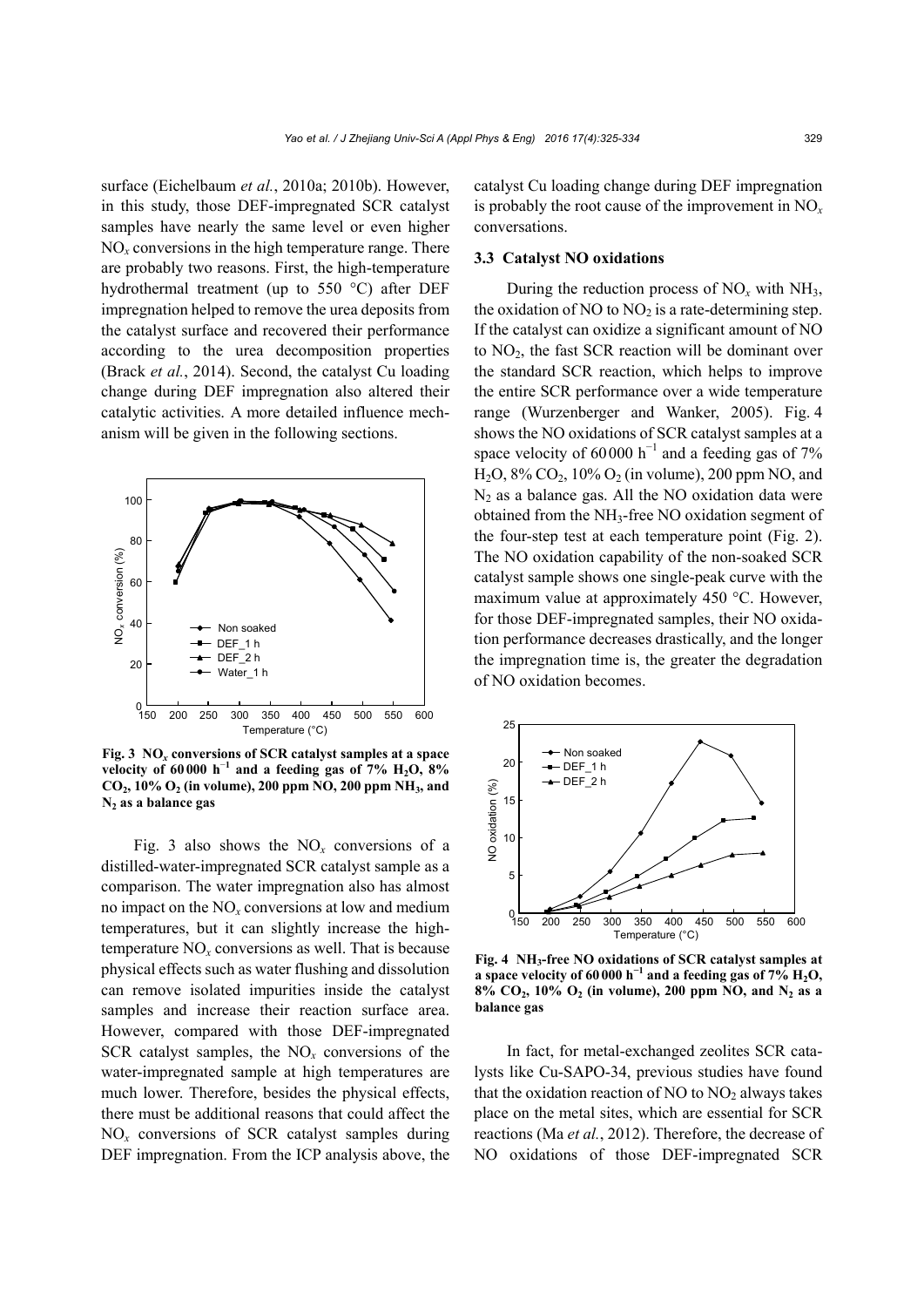catalyst samples may be ascribed to the Cu loss during DEF impregnation, as discussed in Section 3.1. Some researchers also believe that the metal sites as well as the active sites on the catalyst surface may be blocked by urea deposits after DEF impregnation, which can decrease NO oxidations (Eichelbaum *et al.*, 2010a; 2010b). However, from the relatively high  $NO<sub>x</sub>$  conversion results in Fig. 3, the active sites responsible for SCR reactions were not blocked by urea deposits at all after high-temperature hydrothermal treatment. Therefore, Cu loss during DEF impregnation is the main reason for the decrease in catalyst NO oxidations.

#### **3.4 Catalyst NH<sub>3</sub> oxidations**

Fig. 5 shows the  $NO<sub>x</sub>$ -free NH<sub>3</sub> oxidations of SCR catalyst samples at a space velocity of  $60000 h^{-1}$ and a feeding gas of 7% H<sub>2</sub>O, 8% CO<sub>2</sub>, 10% O<sub>2</sub> (in volume), 200 ppm  $NH_3$ , and  $N_2$  as a balance gas. All the  $NH<sub>3</sub>$  oxidation data were obtained from the  $NO<sub>x</sub>$ -free NH<sub>3</sub> oxidation segment of the four-step test at each temperature point (Fig. 2). For the non-soaked SCR catalyst sample, the  $NH<sub>3</sub>$  oxidations are almost less than 20% below 300 °C, gradually increasing through the medium temperatures and reaching nearly 100% above 450 °C. The  $NO<sub>x</sub>$ -free NH<sub>3</sub> oxidation results above indicate that NH<sub>3</sub> can effectively participate in SCR reactions below 300 °C, but as the temperature increases above  $350^{\circ}$ C, the NH<sub>3</sub> oxidation process gradually becomes dominant, decreasing the  $NO<sub>x</sub>$  conversions in the high temperature range, as shown in Fig. 3.



Fig. 5 NO<sub>*x*</sub>-free NH<sub>3</sub> oxidations of SCR catalyst samples at **a space velocity of 60 000 h<sup>−</sup><sup>1</sup> and a feeding gas of 7% H2O, 8% CO2, 10% O2 (in volume), 200 ppm NH3, and N2 as a balance gas** 

For those DEF-impregnated SCR catalyst samples, the  $NO<sub>x</sub>$ -free NH<sub>3</sub> oxidations have the same trend as for the non-soaked sample, almost all less than 20% below 300 °C, and begin to increase gradually above 300 °C. However, the absolute NH<sub>3</sub> oxidations of those DEF-impregnated samples are much lower than the non-soaked sample at each temperature point, especially at high temperatures, and the longer the impregnation time, the larger the  $NH<sub>3</sub>$  oxidation decreases. The above results indicate that the oxidation abilities of catalyst samples were weakened after DEF impregnation, and more  $NH<sub>3</sub>$  could be involved in SCR reactions, which helped to increase the  $NO<sub>x</sub>$  conversions in the high temperature range.

Fig. 6 shows the NO and NH3 oxidations of SCR catalyst samples at 400 °C with different DEF impregnation times. It is clear that both NO and NH3 oxidations exponentially decrease with DEF impregnation time, because the Cu loss during DEF impregnation reduced the metal sites and weakened the catalyst's oxidation ability. Since NO is the main product in the NH<sub>3</sub> oxidation reaction (Ma *et al.*, 2014), the Cu loss-induced degradation of NO oxidation also inhibits the oxidation process of NH3.



DEF<sub>\_2</sub> h  $\big/$   $\big/$  Fig. 6 NO and NH<sub>3</sub> oxidations of SCR catalyst samples **with different DEF impregnation time at the testing temperature of 400 °C** 

#### **3.5 Catalyst NH3 storage level**

It is well established that NH<sub>3</sub> should be adsorbed on the SCR catalyst surface before it reduces the gaseous NO*x* (Wurzenberger and Wanker, 2005). Therefore, the SCR performance is greatly affected by the catalyst  $NH<sub>3</sub>$  storage capability. Fig. 7 shows the NH3 storage level of SCR catalyst samples at a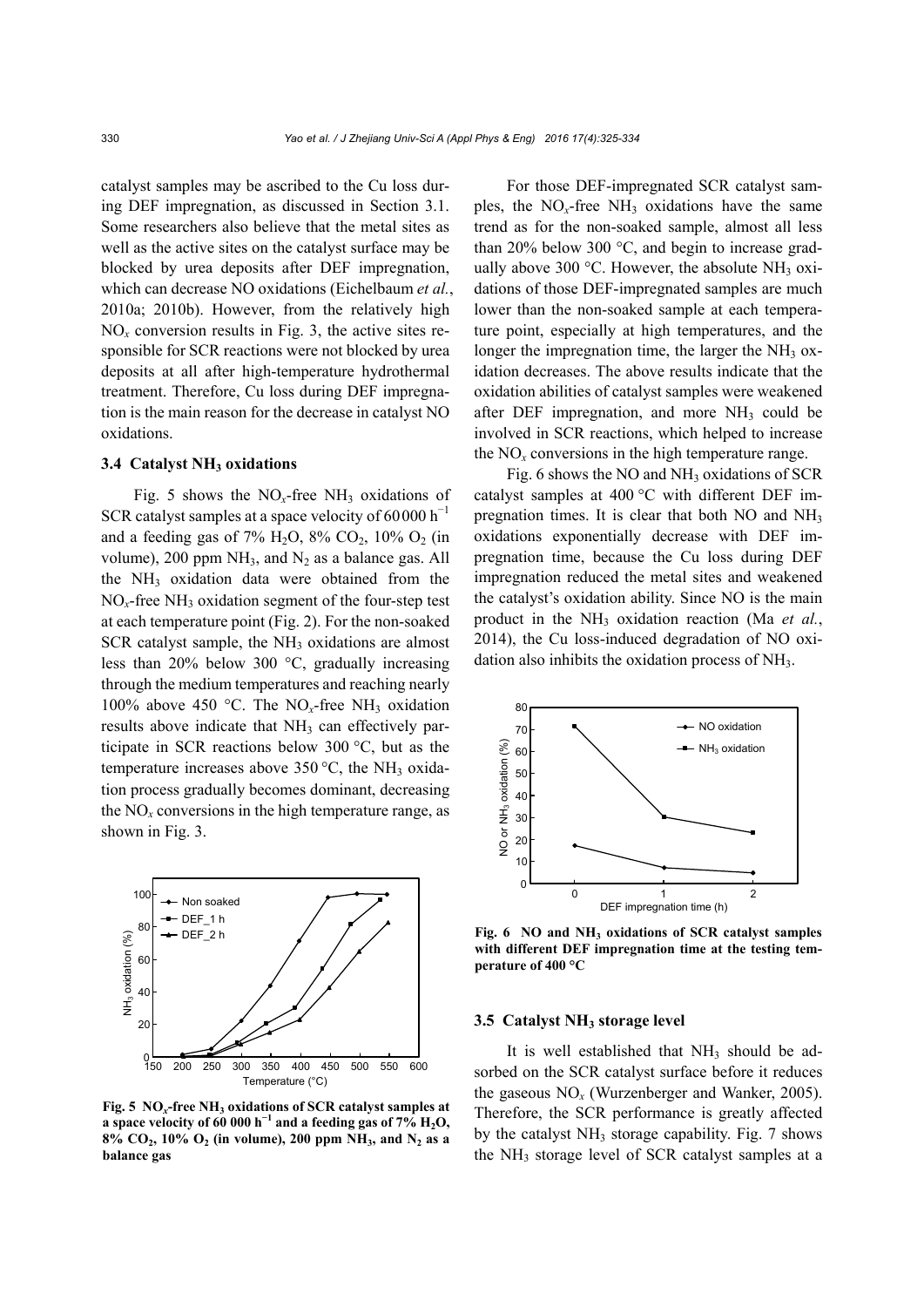space velocity of 60000 h<sup>-1</sup> and a feeding gas of 7% H<sub>2</sub>O, 8% CO<sub>2</sub>, 10% O<sub>2</sub> (in volume), 200 ppm NH<sub>3</sub>, and  $N_2$  as a balance gas. All the  $NH_3$  storage data were obtained from the  $NO<sub>x</sub>$ -free NH<sub>3</sub> oxidation segment of the four-step test at each temperature point (Fig. 2), by integrating the difference of inlet and outlet NH<sub>3</sub> concentrations. Although the total  $NH<sub>3</sub>$  storage should also contain the dynamic  $NH<sub>3</sub>$  storage in the standard SCR segment of the four-step test, the NO*x*-free NH3 storage, to some extent, can also reflect the  $NH<sub>3</sub>$ storage capacities of those test SCR catalyst samples.



**Fig. 7 NO***x***-free NH3 storage level of SCR catalyst samples at a space velocity of 60 000 h**<sup>−</sup>**<sup>1</sup> and a feeding gas of 7% H2O, 8% CO2, 10% O2 (in volume), 200 ppm NH3, and N2 as a balance gas** 

As illustrated in Fig. 7, the  $NH<sub>3</sub>$  storage capacities of all test SCR catalyst samples decrease drastically with increasing temperature. However, compared with the non-soaked sample, those DEF-impregnated SCR catalyst samples appear to have a slightly higher NH3 storage capacity, especially in the medium and high temperature ranges. In fact, for metal-exchanged zeolite SCR catalysts, NH<sub>3</sub> can be adsorbed on either metal sites or acid sites, such as Lewis/Bronsted sites. NH3-TPD (temperature programmed desorption) tests on Cu-zeolite catalysts in many studies have demonstrated that the storage  $NH<sub>3</sub>$  is mainly adsorbed on acid sites above 200  $^{\circ}$ C, whereas the NH<sub>3</sub> adsorption on Cu sites usually happens at low temperatures (Ma *et al.*, 2013; 2014). Thus, the  $NH_3$  storage capacity at a normal SCR reaction temperature range (above 200 °C) is mainly determined by the number of acid sites on the catalyst surface. The Cu loss during DEF impregnation tests released more acid sites for NH<sub>3</sub> adsorption on the catalyst surface. Therefore, DEF impregnation actually slightly improved the catalyst acidity and NH<sub>3</sub> storage capability (Fig. 7). The higher  $NH_3$  storage capability at medium and high temperatures is another reason for the higher hightemperature NO*x* conversions of those DEFimpregnated SCR catalyst samples.

#### **3.6 Catalyst N2O selectivity**

N2O selectivity is another important practical issue for SCR catalysts. For metal-exchanged zeolite SCR catalysts,  $N_2O$  is usually produced in two ways, low-temperature ammonium nitrates decomposition and high-temperature  $NO/NH_3$  oxidation (Kamasamudram *et al.*, 2012; Kumar *et al.*, 2015). Fig. 8 shows the  $N_2O$  selectivity of SCR catalyst samples at a space velocity of 60 000 h<sup>-1</sup> and a feeding gas of 7% H<sub>2</sub>O, 8% CO<sub>2</sub>, 10% O<sub>2</sub> (in volume), 200 ppm NO, 200 ppm NH<sub>3</sub>, and N<sub>2</sub> as a balance gas. All the N<sub>2</sub>O selectivity data were obtained from the standard SCR segment of the four-step test at each temperature point (Fig. 2). As expected, all the SCR catalyst samples have a similar qualitative behavior of  $N_2O$  selectivity with two  $N_2O$  production peaks. One is located at approximately 250 °C, and the other at around 500 °C. The two  $N_2O$  peaks correspond to the two processes of  $N_2O$  generation as mentioned above.



**Fig. 8 N2O selectivity of SCR catalyst samples at a space velocity of 60 000 h**<sup>−</sup>**<sup>1</sup> and a feeding gas of 7% H2O, 8% CO2, 10% O2 (in volume), 200 ppm NO, 200 ppm NH3, and N2 as a balance gas** 

However, compared with the non-soaked SCR catalyst sample, those DEF-impregnated samples have a relatively low  $N_2O$  selectivity across the entire temperature range. As mentioned above, DEF impregnation slightly reduced the Cu loading and Cu metal concentration on the catalyst surface. The decrease of Cu loading made those DEF-impregnated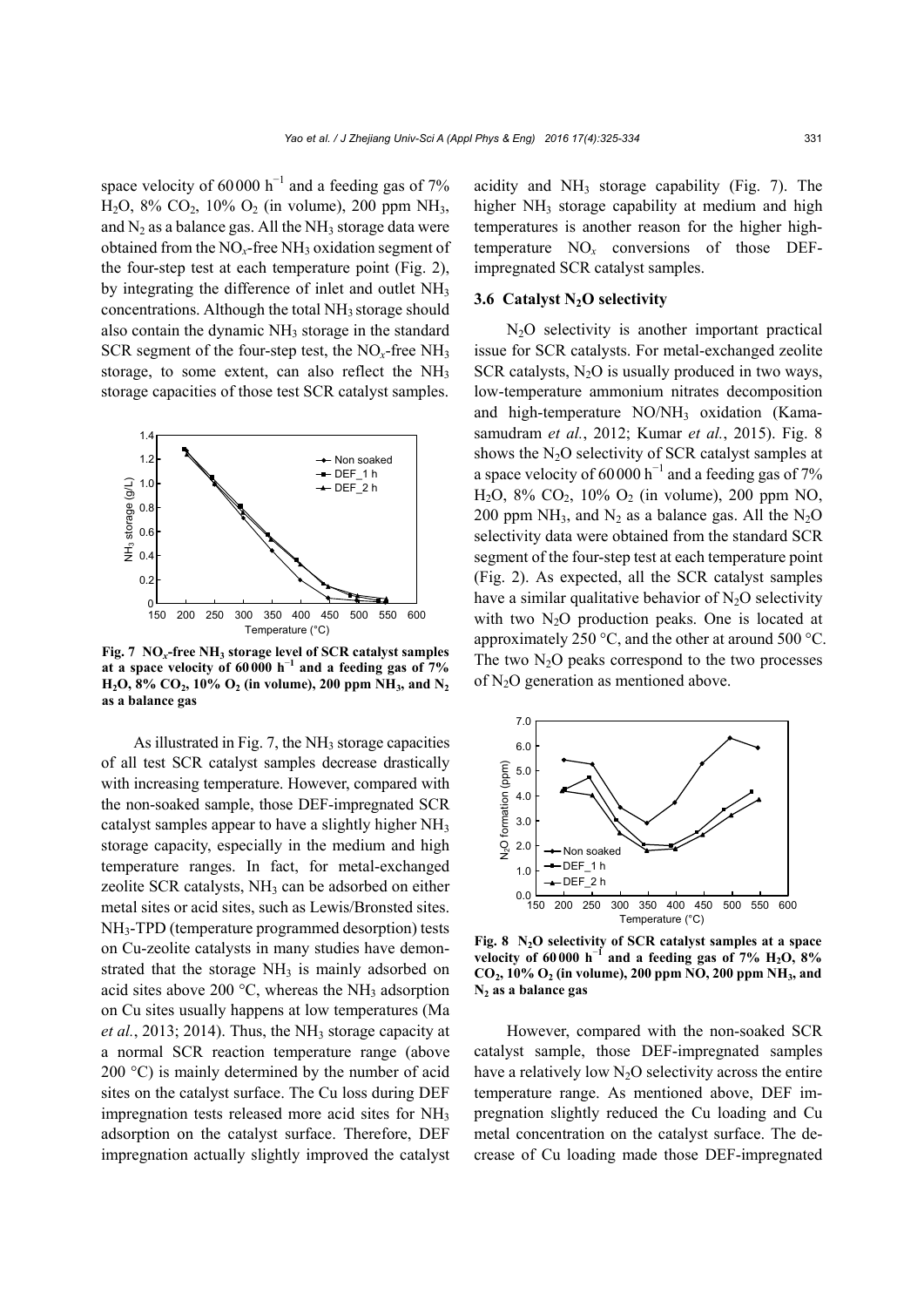SCR catalyst samples less active to the decomposition of surface ammonium nitrates during SCR reactions and reduced  $N_2O$  formation in the low temperature range (Kamasamudram *et al.*, 2012; Kumar *et al.*, 2015). Moreover, it also has been proved that the Cu oxocations, such as  $[CuOCu]<sup>2+</sup>$ , act as the catalytic active sites for the NO/NH<sub>3</sub> oxidation and N<sub>2</sub>O formation at high temperatures (Beutel *et al.*, 1996). Therefore, the Cu loss during DEF impregnation also gave those SCR catalyst samples a lower  $N_2O$  selectivity in the high temperature range.

From the results and discussion above, it is clear that DEF impregnation will definitely slightly change the catalyst Cu loading besides the urea deposit issue. The negative effect of urea deposits on the performance of SCR catalysts was not clearly observed, because the high-temperature hydrothermal treatment (up to 550 °C) helped to remove the urea deposits. In contrast, the Cu loading change of those catalyst samples due to DEF impregnation had caused a great effect on the SCR performance, as shown in Figs. 3–8. The Cu loss of catalyst reduced the metal active sites on the catalyst surface and weakened the catalytic oxidation ability, which caused lower NO/NH<sub>3</sub> oxidation and lower high-temperature  $N_2O$  formation. Lower Cu loading also slowed down the decomposition of surface ammonium nitrates during SCR reactions, leading to lower  $N_2O$  selectivity at low temperatures. Furthermore, the replaced Cu during DEF impregnation also released more acid sites on the catalyst surface and increased the catalyst acidity, and more NH<sub>3</sub> was able to be adsorbed at medium and high temperatures for SCR reactions. Both the higher  $NH<sub>3</sub>$  storage and lower NH<sub>3</sub> oxidation helped to involve more  $NH_3$  into SCR reactions for  $NO<sub>x</sub>$  reduction, especially at high temperatures, leading to higher  $NO<sub>x</sub>$  conversions at high temperatures as shown in Fig. 3.

#### **4 Conclusions**

DEF soaking and urea deposits on SCR catalysts are critical issues in real diesel engine NH3-SCR systems. To investigate the impact of DEF soaking and urea deposits on the SCR performance of Cuzeolite catalysts, several fresh catalyst samples were drilled from a new full-size SCR catalyst with a formulation of Cu-SAPO-34. Those catalyst samples were impregnated with DEF solutions for certain times and dried, and subsequently hydrothermally treated for the simulation of DEF soaking and urea deposits on real SCR catalysts during diesel engine operations. Their SCR performance was finally evaluated in a flow reactor with a four-step test protocol.

Test results show that DEF impregnation caused some Cu to leach out from the SCR catalyst samples and slightly reduced their Cu loadings. The Cu loss of catalysts reduced the metal active sites on the catalyst surface and weakened the catalytic oxidation abilities, which caused lower NO/NH<sub>3</sub> oxidation and lower high-temperature  $N_2O$  formation. Lower Cu loading also slowed down the decomposition of surface ammonium nitrates during SCR reactions, thus decreasing  $N_2O$  selectivity at low temperatures. Cu loss during DEF impregnation released more acid sites on the catalyst surface and increased the acidity of the catalyst, which caused more NH<sub>3</sub> to be adsorbed and involved in SCR reactions at medium and high temperatures. The lower  $NH_3$  oxidation and higher  $NH_3$ storage gave those DEF-impregnated SCR catalyst samples higher  $NO<sub>x</sub>$  conversions, especially in the high temperature range. Urea deposits due to DEF impregnation should have a negative impact on SCR performance because of the potential blocking effect on the micro pores and catalytic active sites (Eichelbaum *et al.*, 2010a; 2010b). However, in this study, the urea deposits were probably removed during the high-temperature hydrothermal treatment after DEF impregnation; thus, their negative impact was not clearly observed.

#### **Acknowledgements**

This study was carried out when the first author was a visiting scholar at University of Illinois at Urbana-Champaign, USA in 2014. The authors are grateful to David D. MOORE and Mark OARE from the local Champaign-Urbana Mass Transit District (CUMTD), USA for providing SCR catalyst samples and SCR urea deposit issue discussion.

#### **References**

Bernhard, A., Peitz, D., Elsener, M., *et al.*, 2012. Hydrolysis and thermolysis of urea and its decomposition byproducts biuret, cyanuric acid and melamine over anatase  $TiO<sub>2</sub>$ .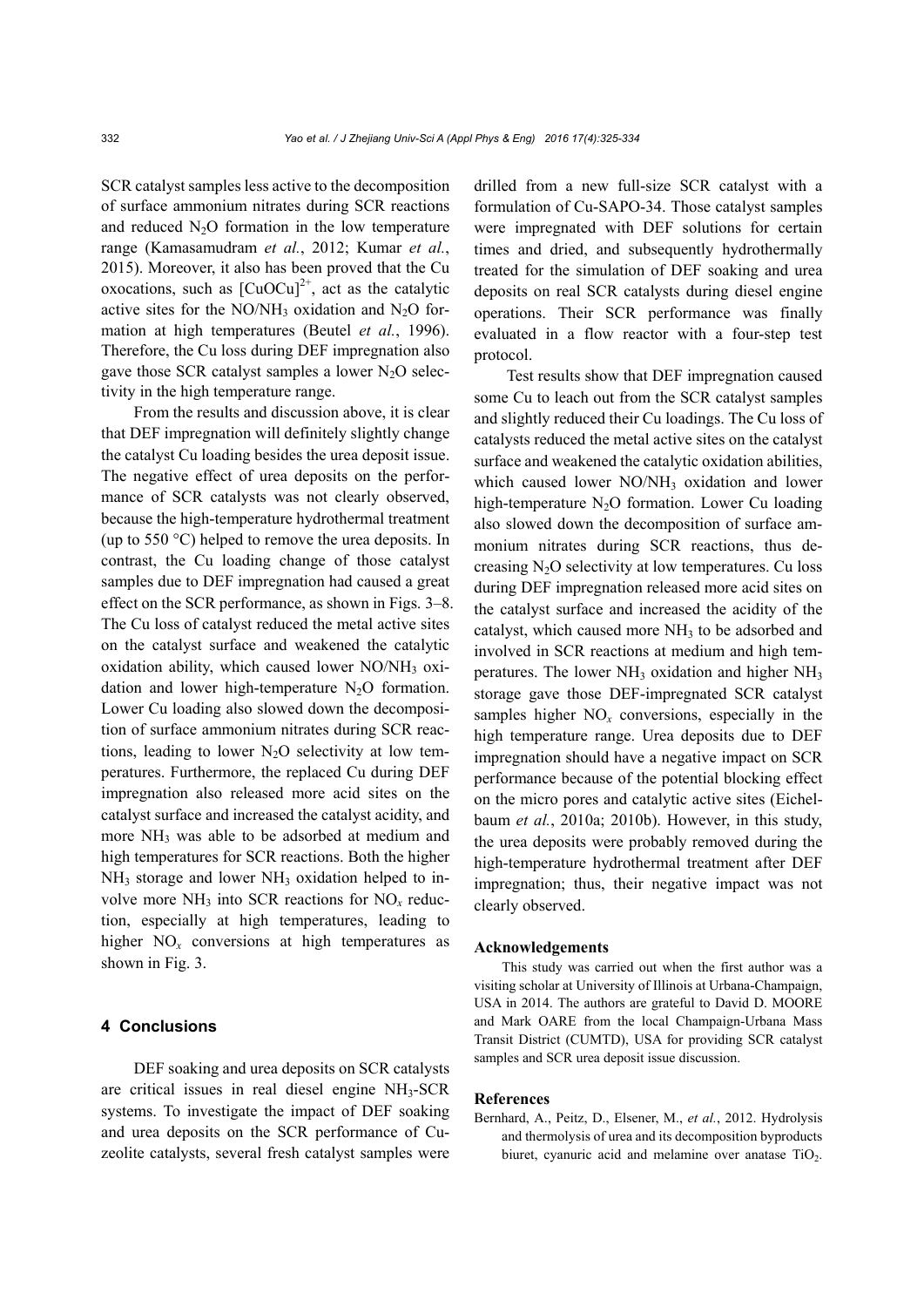*Applied Catalysis B: Environmental*, **115-116**:129-137. http://dx.doi.org/10.1016/j.apcatb.2011.12.013

Beutel, T., Sarkany, J., Lei, G., *et al.*, 1996. Redox chemistry of Cu/ZSM-5. *The Journal of Physical Chemistry*, **100**(2): 845-851.

http://dx.doi.org/10.1021/jp952455u

- Brack, W., Heine, B., Birkhold, F., *et al.*, 2014. Kinetic modeling of urea decomposition based on systematic thermogravimetric analyses of urea and its most important by-products. *Chemical Engineering Science*, **106**:1-8. http://dx.doi.org/10.1016/j.ces.2013.11.013
- Cheng, Y., Hoard, J., Lambert, C., *et al.*, 2008. NMR studies of Cu/zeolite SCR catalysts hydrothermally aged with urea. *Catalysis Today*, **136**(1-2):34-39.

http://dx.doi.org/10.1016/j.cattod.2008.01.019

Ebrahimian, V., Nicolle, A., Habchi, C., 2012. Detailed modeling of the evaporation and thermal decomposition of urea-water solution in SCR systems. *AIChE Journal*, **58**(7):1998-2009.

http://dx.doi.org/10.1002/aic.12736

- Eichelbaum, M., Farrauto, R., Castaldi, M., 2010a. The impact of urea on the performance of metal-exchanged zeolites for the selective catalytic reduction of NO*x*: Part I. Pyrolysis and hydrolysis of urea over zeolite catalysts. *Applied Catalysis B: Environmental*, **97**(1-2):90-97. http://dx.doi.org/10.1016/j.apcatb.2010.03.027
- Eichelbaum, M., Siemer, A., Farrauto, R., *et al.*, 2010b. The impact of urea on the performance of metal-exchanged zeolites for the selective catalytic reduction of NO*x*: Part II. Catalytic, FTIR, and NMR studies. *Applied Catalysis B: Environmental*, **97**(1-2):98-107.

http://dx.doi.org/10.1016/j.apcatb.2010.03.028

- Heywood, J., 1988. Internal Combustion Engine Fundamentals. McGraw Hill Inc., New York, USA, p.572-592.
- Johnson, T., 2015. Review of vehicular emissions trends. *SAE International Journal of Engines*, **8**(3):1152-1167. http://dx.doi.org/10.4271/2015-01-0993
- Kamasamudram, K., Currier, N., Chen, X., *et al.*, 2010. Overview of the practically important behaviors of zeolite-based urea-SCR catalysts, using compact experimental protocol. *Catalysis Today*, **151**(3-4):212-222. http://dx.doi.org/10.1016/j.cattod.2010.03.055
- Kamasamudram, K., Henry, C., Currier, N., et al., 2012. N<sub>2</sub>O formation and mitigation in diesel aftertreatment systems. *SAE International Journal of Engines*, **5**(2):688-698. http://dx.doi.org/10.4271/2012-01-1085
- Kern, P., Klimczak, M., Heinzelmann, T., *et al.*, 2010. Highthroughput study of the effects of inorganic additives and poisons on NH3-SCR catalysts. Part II: Fe-zeolite catalysts. *Applied Catalysis B: Environmental*, **95**(1-2):48-56. http://dx.doi.org/10.1016/j.apcatb.2009.12.008
- Klimczak, M., Kern, P., Heinzelmann, T., *et al.*, 2010. Highthroughput study of the effects of inorganic additives and poisons on NH<sub>3</sub>-SCR catalysts. Part I:  $V_2O_5-WO_3/TiO_2$ catalysts. *Applied Catalysis B: Environmental*, **95**(1-2):

39-47.

http://dx.doi.org/10.1016/j.apcatb.2009.12.007

- Ku, K., Hong, J., 2015. Thermo fluid effect of the urea thermal decomposition in a lab-scaled reactor. *Chemical Engineering Journal*, **264**:625-632. http://dx.doi.org/10.1016/j.cej.2014.11.103
- Kumar, A., Kamasamudram, K., Currier, N., *et al.*, 2015. SCR architectures for low N<sub>2</sub>O emissions. SAE Technical Paper, 2015-01-1030. http://dx.doi.org/10.4271/2015-01-1030

Lezcano-Gonzalez, I., Deka, U., van der Bij, H., *et al.*, 2014. Chemical deactivation of Cu-SSZ-13 ammonia selective catalytic reduction (NH3-SCR) systems. *Applied Catalysis B: Environmental*, **154-155**:339-349. http://dx.doi.org/10.1016/j.apcatb.2014.02.037

Ma, L., Li, J., Arandiyan, H., *et al.*, 2012. Influence of calcination temperature on Fe/HBEA catalyst for the selective catalytic reduction of NO*x* with NH3. *Catalysis Today*, **184**(1):145-152.

http://dx.doi.org/10.1016/j.cattod.2011.10.007

Ma, L., Cheng, Y., Cavataio, G., *et al.*, 2013. Characterization of commercial Cu-SSZ-13 and Cu-SAPO-34 catalysts with hydrothermal treatment for NH<sub>3</sub>-SCR of NO<sub>x</sub> in diesel exhaust. *Chemical Engineering Journal*, **225**: 323-330.

http://dx.doi.org/10.1016/j.cej.2013.03.078

Ma, L., Cheng, Y., Cavataio, G., *et al.*, 2014. In situ DRIFTS and temperature-programmed technology study on NH3-SCR of NO*x* over Cu-SSZ-13 and Cu-SAPO-34 catalysts. *Applied Catalysis B: Environmental*, **156-157**: 428-437.

http://dx.doi.org/10.1016/j.apcatb.2014.03.048

Munnannur, A., Chiruta, M., Liu, Z., 2012. Thermal and fluid dynamic considerations in aftertreatment system design for SCR solid deposit mitigation. SAE Technical Paper, 2012-01-1287. http://dx.doi.org/10.4271/2012-01-1287

Naseri, M., Conway, R., Hess, H., *et al.*, 2014. Development of emission control system to enable high NO*x* conversion on heavy duty diesel engines. SAE Technical Paper, 2014-01-1525.

http://dx.doi.org/10.4271/2014-01-1525

Naseri, M., Aydin, C., Mulla, S., *et al.*, 2015. Development of emission control systems to enable high NO*x* conversion on heavy duty diesel engines. *SAE International Journal of Engines*, **8**(3):1144-1151.

http://dx.doi.org/10.4271/2015-01-0992

- Okazaki, M., Funazukuri, T., 2008. Decomposition of urea in sub- and supercritical water with/without additives. *Journal of Materials Science*, **43**(7):2316-2322. http://dx.doi.org/10.1007/s10853-007-2027-6
- Smith, H., Lauer, T., Mayer, M., *et al.*, 2014. Optical and numerical investigations on the mechanisms of deposit formation in SCR systems. *SAE International Journal of Fuels and Lubricants*, **7**(2):525-542.